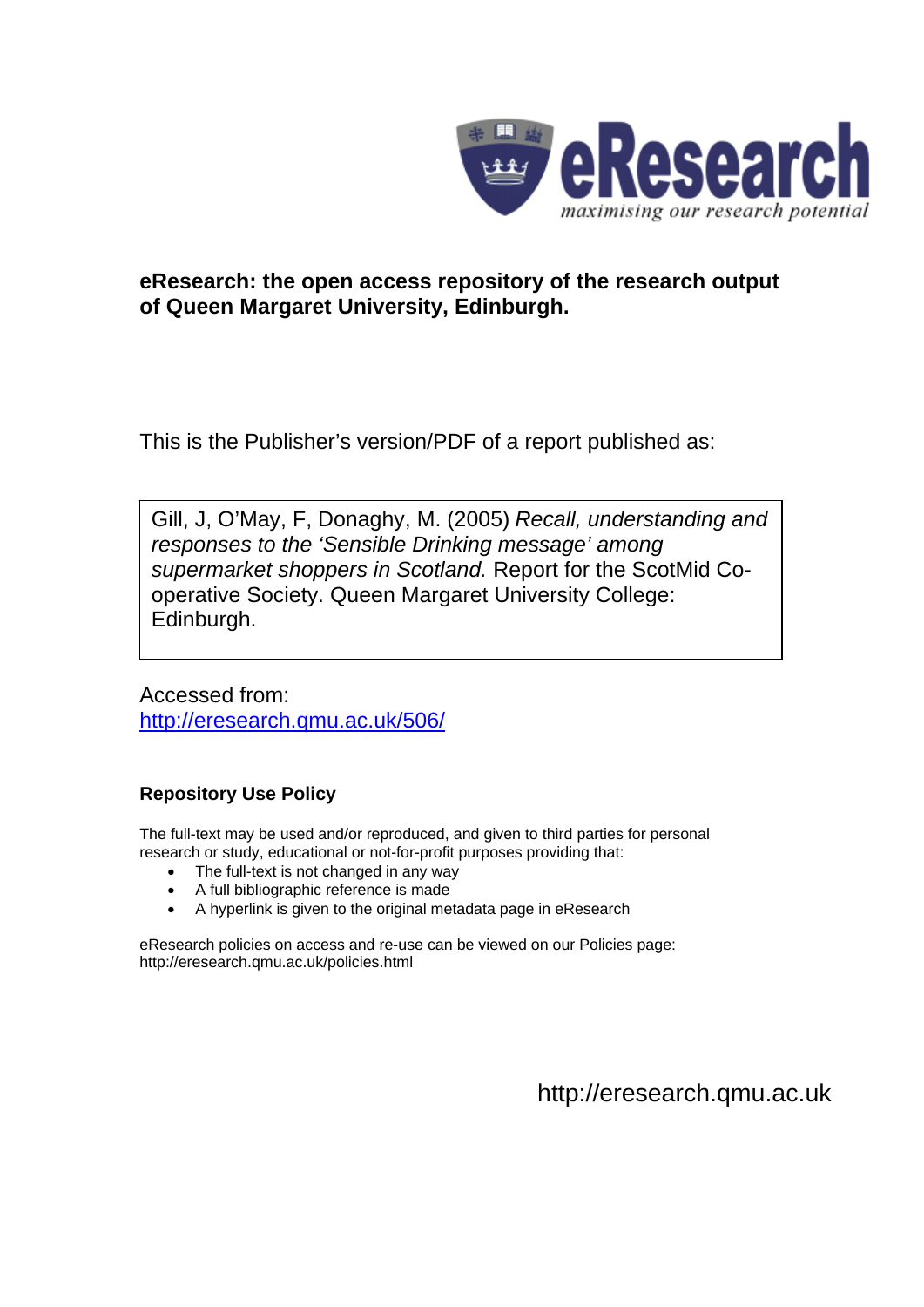

# Queen Margaret University College EDINBURGH

# **Recall, understanding and responses to the 'Sensible Drinking message' among supermarket shoppers in Scotland.**

**A report of a pilot study conducted during July 2005.** 

**Dr Jan S. Gill Fiona O'May Prof. Marie Donaghy © QMUC 2005**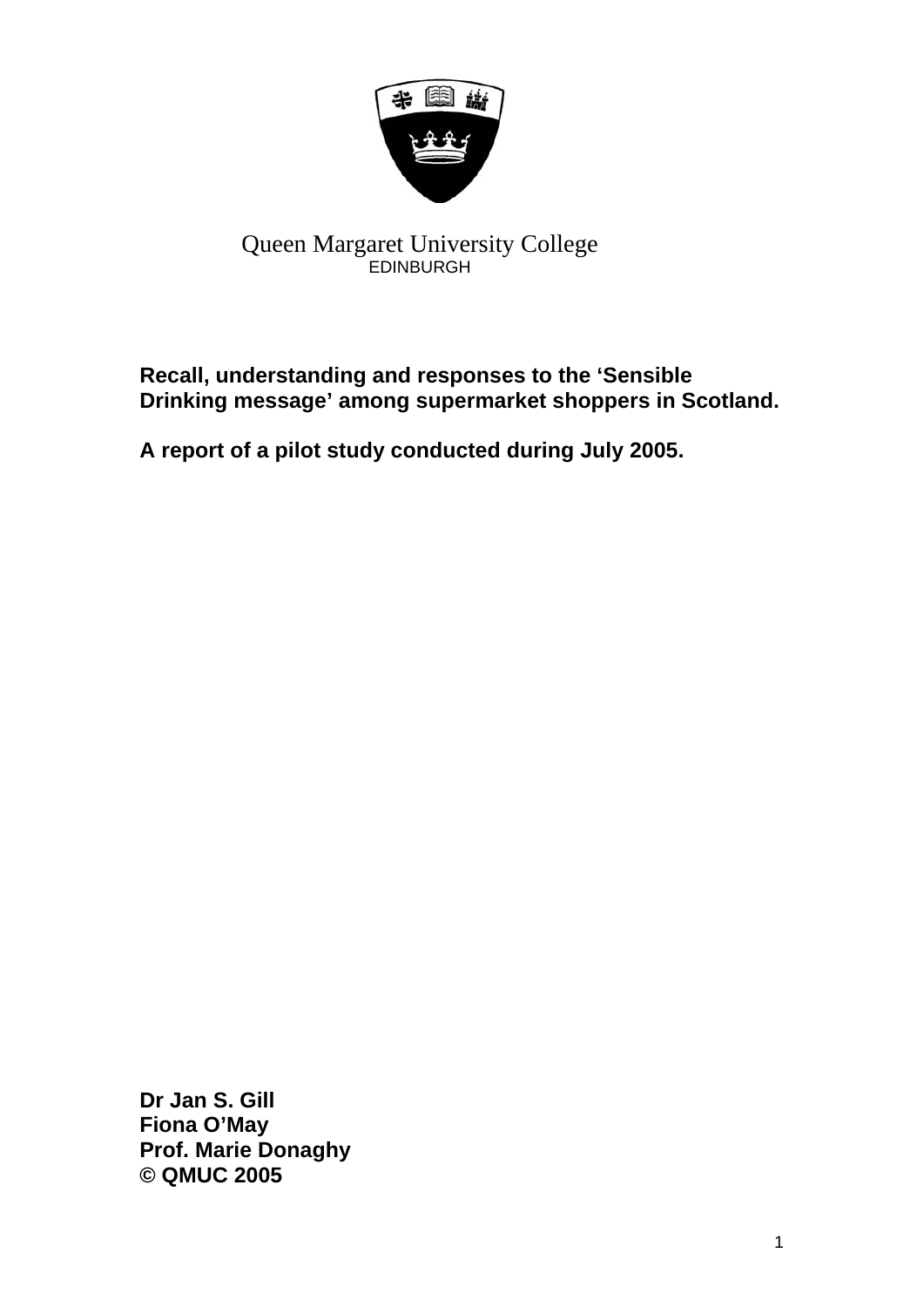The assistance and support of the management and branch staff at The Scottish Midland Cooperative Society in Edinburgh, Scotland and the donations of 'Sensible Drinking' literature and financial support from *Drinkaware UK* are gratefully acknowledged.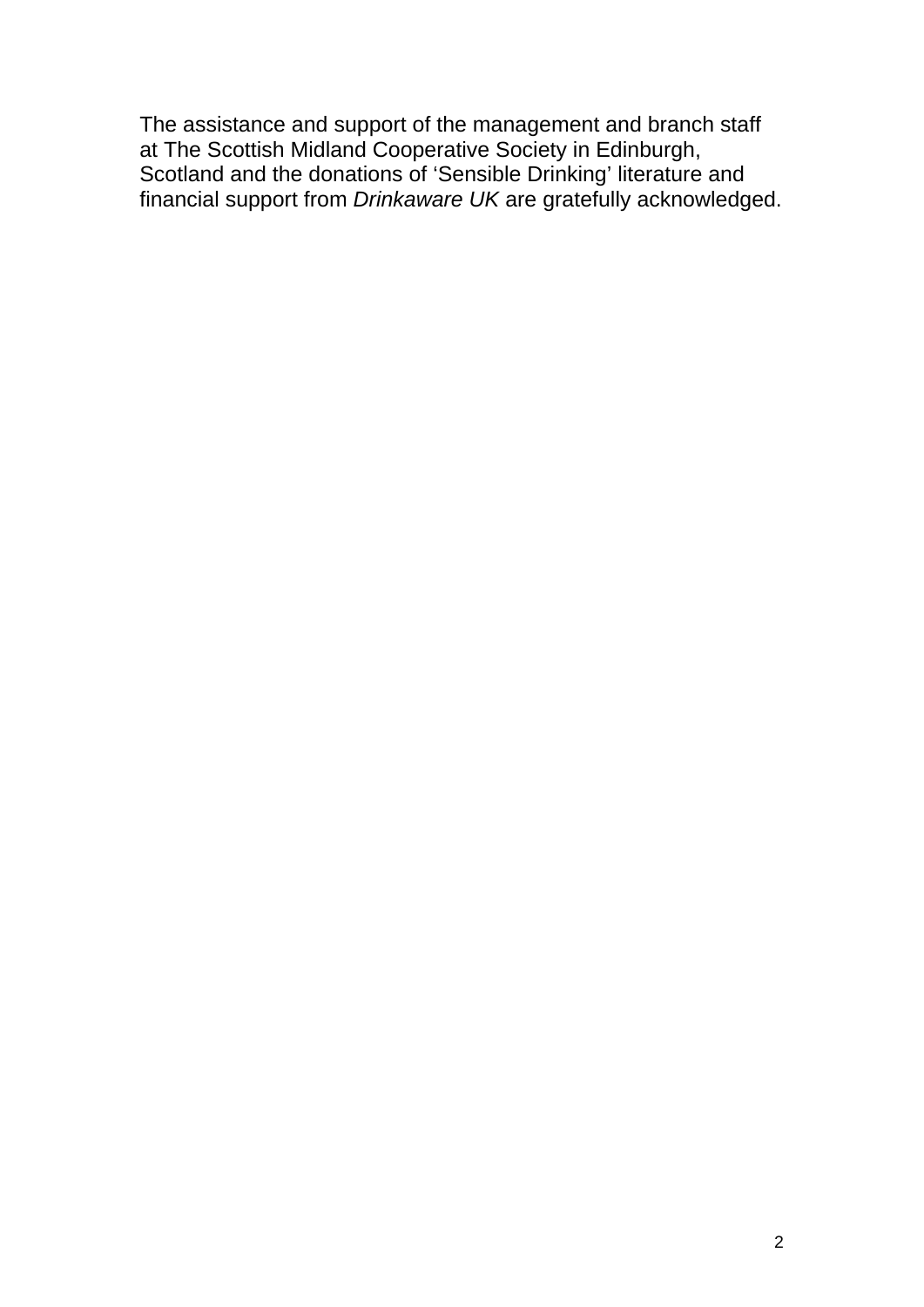This study was conducted with the following general aims;

- To investigate the feasibility of carrying out a questionnairebased study dealing with issues relating to alcohol drinking within the supermarket setting.
- To document awareness and recall of the UK 'Sensible Drinking' message among shoppers.
- To investigate the perceived usefulness of the message and the ability to apply knowledge to personal drinking.
- To monitor awareness of, and response to, the initiative by the Co-operative Society to promote the 'Sensible Drinking' message on wine labels.
- To distribute and monitor reaction to 'Sensible Drinking 'guidance literature.

# **Main findings;**

- The majority of the sample (94%) bought alcoholic drinks from supermarkets.
- 15% of the sample could not define a unit of alcohol. However among those offering a definition, knowledge was good . Many respondents were able to provide a qualified, more accurate definition.
- Questions relating to daily guidelines caused much confusion. 30% of the sample could not answer this question. Of those who answered many recalled the weekly values and divided by seven. However values were generally conservative, very few participants quoted values exceeding recommended daily guidelines.
- Only 2% of the sample quoted exact daily guidelines for both men and for women.
- A relatively large percentage of men (81%) and women (75%) claimed that they did not use the unit system to monitor their own drinking.
- For women the greatest number not using the unit system were in the younger age groups.
- Wine followed by spirit were the favourite drinks for women. For men lager/beer /cider were the most popular choices.
- Only 21% of wine drinkers could state a unit content for a bottle of wine of between 8 and 10 units.
- Awareness of the Co-op labelling system was around 37% for the sample as a whole. Percentages for stores B and C was around twice that of store A.
- Around 20% reporting awareness of labelling indicated that it did influence their buying. Of those who were not aware of it 37% indicated that they would now use it in the future.
- The sample contained approximately twice as many females as males. The younger age groups were more evident in store C. The two oldest age groups contained the fewest number of members.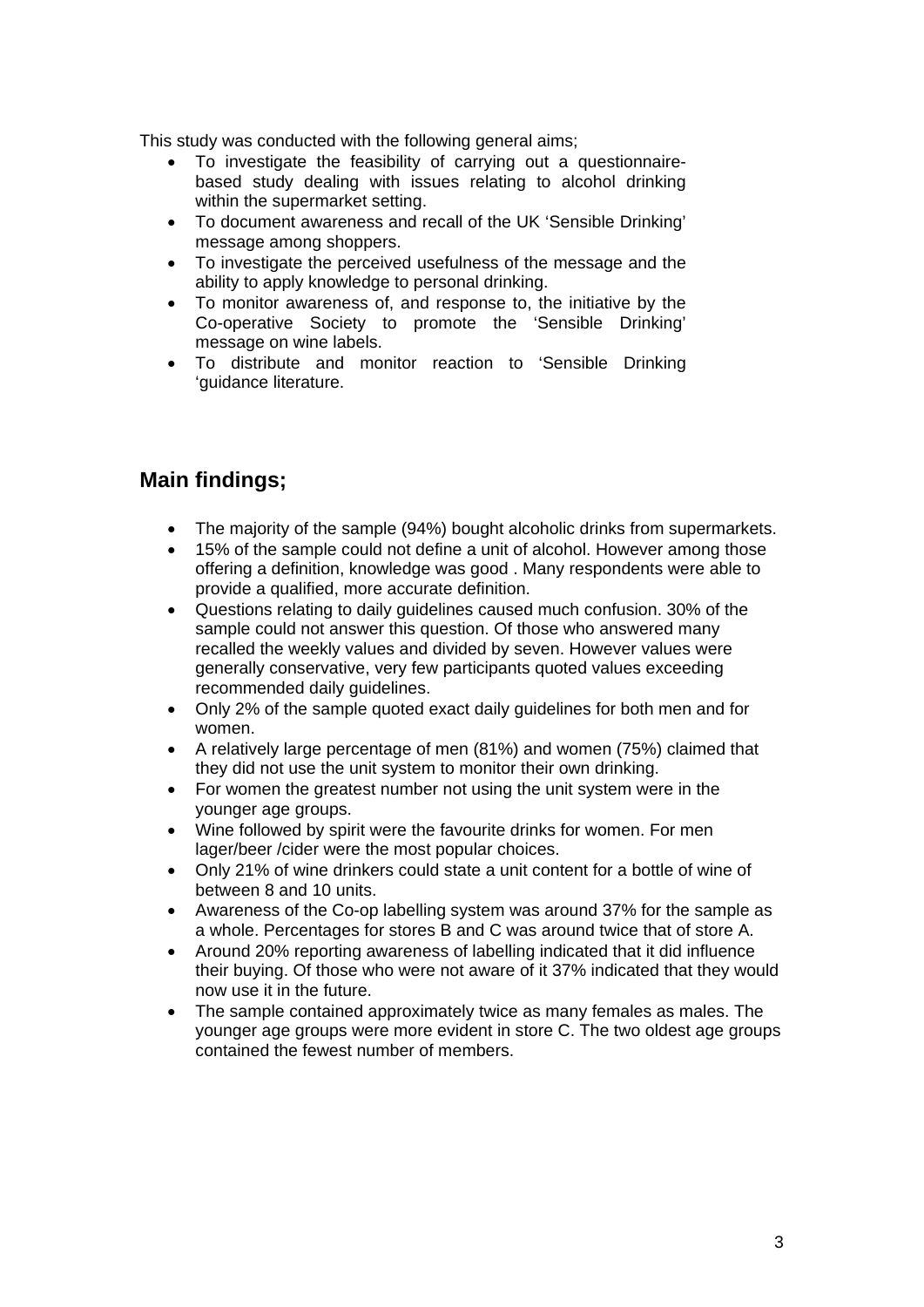Method;

Researchers visited each of three branches of the supermarket chain separately on consecutive weekdays (Tuesday to Thursday) in July 2005. The three sites are described below;

| Code | Description         | Time visited   |
|------|---------------------|----------------|
| A    | City centre         | 10.00 to 18.00 |
|      | convenience store.  |                |
| B    | Large supermarket   | 10.00 to 17.30 |
|      | approximately 1     |                |
|      | mile from the city  |                |
|      | centre.             |                |
| C    | Small supermarket   | 13.00 to 18.00 |
|      | located within city | (supermarket)  |
|      | suburb with         |                |
|      | adjacent, but       | 18.00 to 20.00 |
|      | separate, off-      | (off licence)  |
|      | licence.            |                |

|  |  | Table 1 Description of participating supermarkets and sampling times |
|--|--|----------------------------------------------------------------------|
|  |  |                                                                      |

A poster was displayed at each supermarket entrance announcing that the study would be taking place. Customers were made aware that any data collected would be treated confidentially and anonymously.

In each supermarket members of the public were approached as they shopped and asked if they could spare a couple of minutes of their time. If they agreed and completed the questionnaire, they were then asked if they would like to receive a small cardboard 'wheel calculator'. This item is produced by 'Drinkaware' and permits the calculation of the UK alcohol unit content of various drink sizes of a wide range of alcoholic drinks. The response to this offer was noted by the researchers.

#### Questionnaire;

The questionnaire comprised 12 questions and was printed on a single double sided sheet of paper in an attempt to aid compliance. The only demographic data recorded were age and gender. Subjects were excluded if they were under 18 years of age, were tourists visiting the UK or declared themselves to be abstainers (this was defined as drinking less than 1-2 drinks per year). The actual number of participants comprising this final category was noted at sites B and C. At these two sites the number refusing to participate was also noted. The remaining questions investigated recall of the 'Sensible Drinking' message in the UK, ability to report the unit content of the respondent's favoured drink (this was later compared with the theoretical value calculated from manufacturer's literature) and finally awareness and views on the usefulness of drink labels displaying the sensible drinking message. This information is displayed (in addition to the ABV (alcohol by volume) and alcohol unit content) on all wine bottles retailed by the supermarket chain when sourced from its own supplier.

Ethical approval for the study was obtained from the Research Ethics Committee of the University.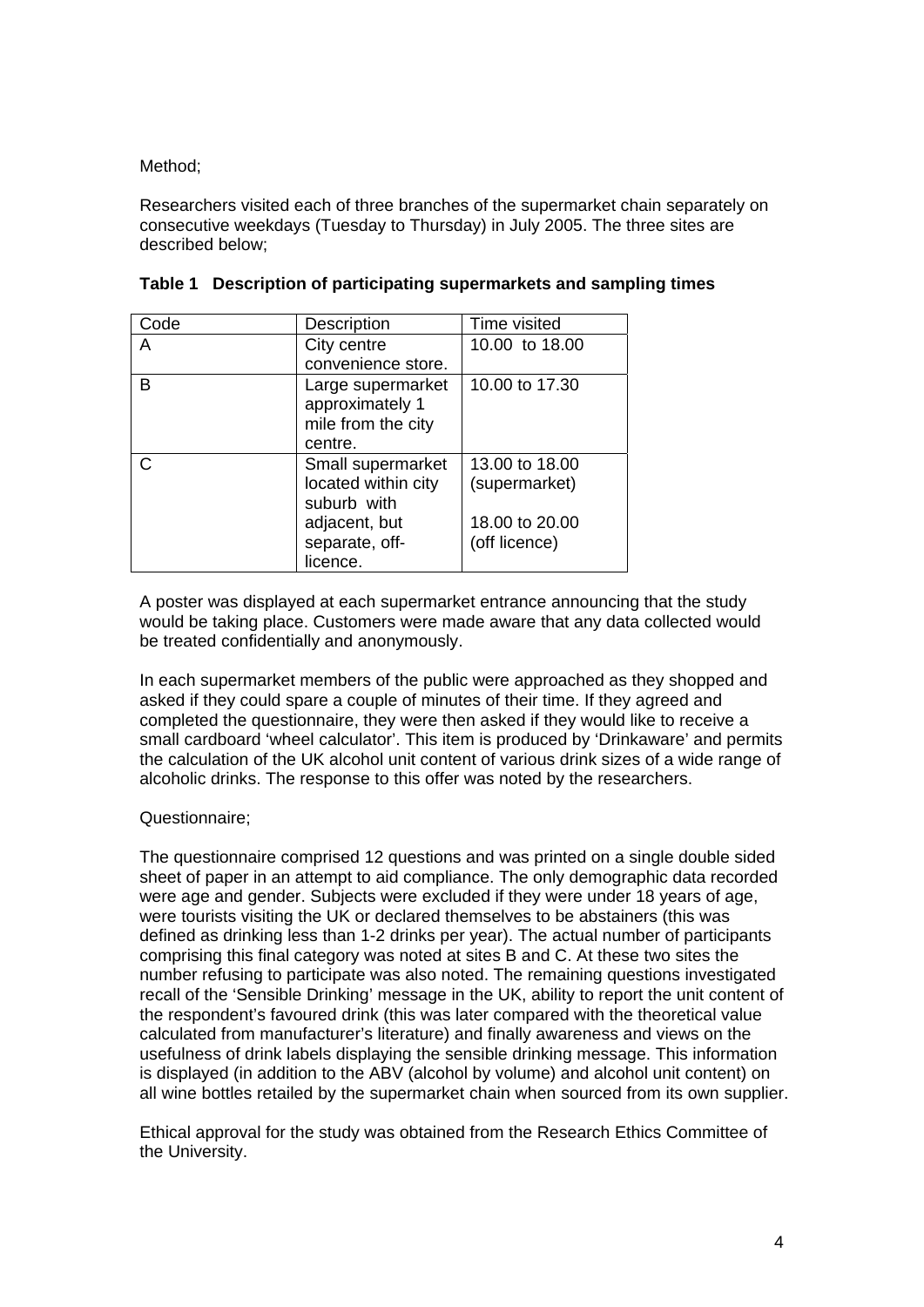### Conflicts of interest;

Neither the Supermarket management nor *Drinkaware UK* influenced the design phase or the data collection period of this study. The Supermarket management team were shown the copy of the questionnaire prior to the study. They asked for one small name change to one question. This related to their parent company trading name. *Drinkaware UK* supplied the alcohol unit 'wheel calculators' which were distributed to all participants. They also provided funds to finance data entry. Data were analysed using Excel and SPSS.

## Results;

## **1. Sample demographics**;

| Supermarket | Declined<br>n. | Abstainers<br>(n | Participated<br>(n` | Total | Response<br>rate $(%)$ |
|-------------|----------------|------------------|---------------------|-------|------------------------|
|             | nr*            | nr               |                     |       |                        |
|             | 86             | 31               | 121                 | 238   | 51                     |
|             | 45             |                  | 64                  | 113   | 57                     |
| total       |                |                  | 263                 |       |                        |

#### **Table 2 Study participants**

 $*$  nr = not recorded.

In store C, 47 respondents participated within the supermarket, 17 within the associated off-licence.

The total number of participants was 263. The average response rate recorded at supermarkets B and C was 54%.

The ratio of females to males was approximately 2:1. Male participants accounted for 33.8% (n=89) of the sample while 66.2 % were female (n=174). In all three participating supermarkets the majority of participants were female. (See Figure 1.)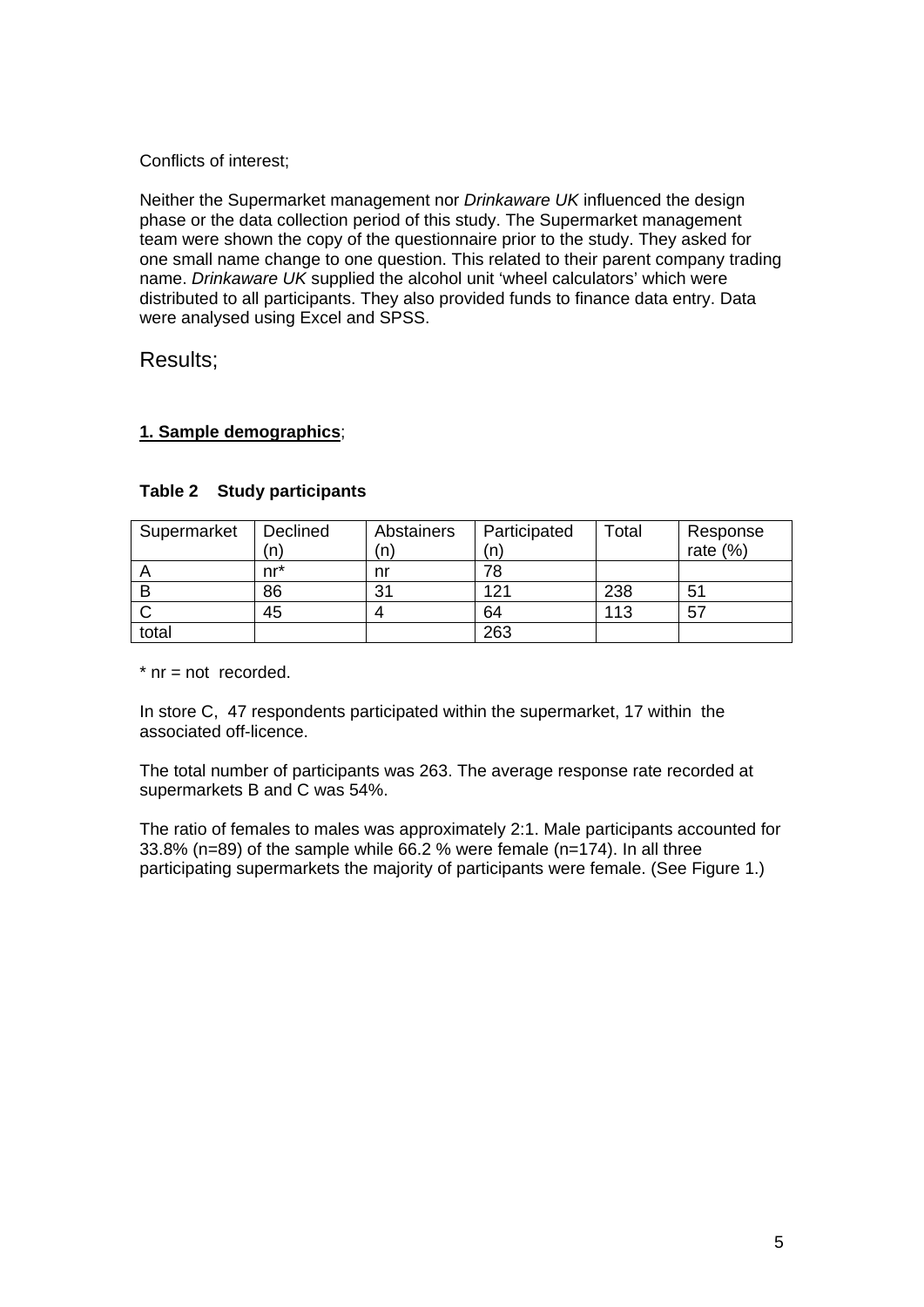



This gender difference was evident in each of the three supermarkets sampled (see Figure 2 below).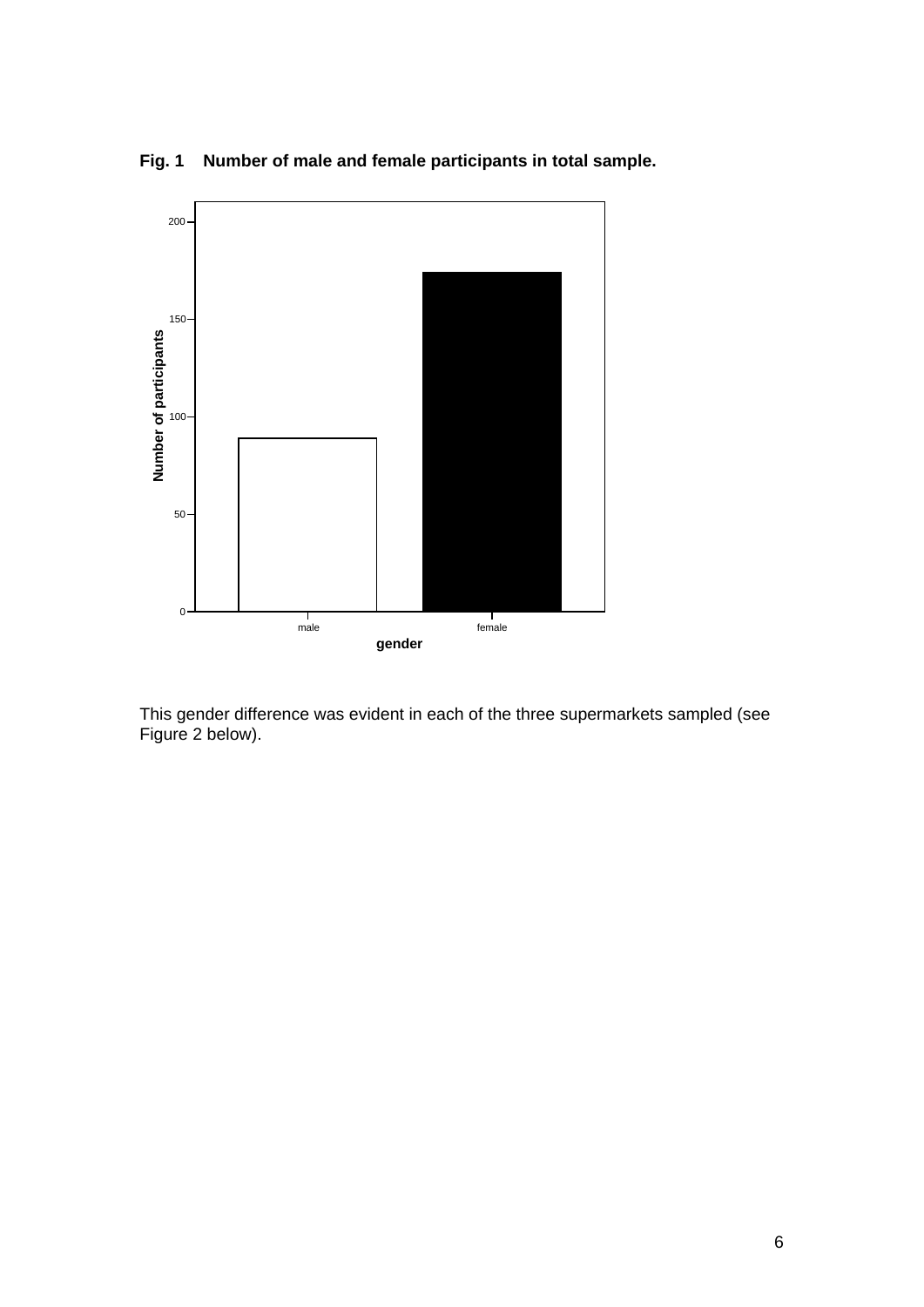

**Fig. 2 Numbers of male and female participants. Grouped according to supermarket**.

#### **Abstainers;**

The UK General Household Survey (2004) suggests that abstainers account for 15 % of the general population. This value is similar to the figure of 13% recorded at store B. The value at store C (3%) is lower. However, in this supermarket 27% of the participants were approached within a separate off-licence section. This fact may account, partially, for the lower recorded abstention rate.

#### **Age range**

The percentage of males and females belonging to each age group is shown in Table 3 and for each of the three supermarkets in Table 4. For both genders the greatest number of participants belonged to the youngest age group. The smallest number of participants was in the male age group 56-65 years.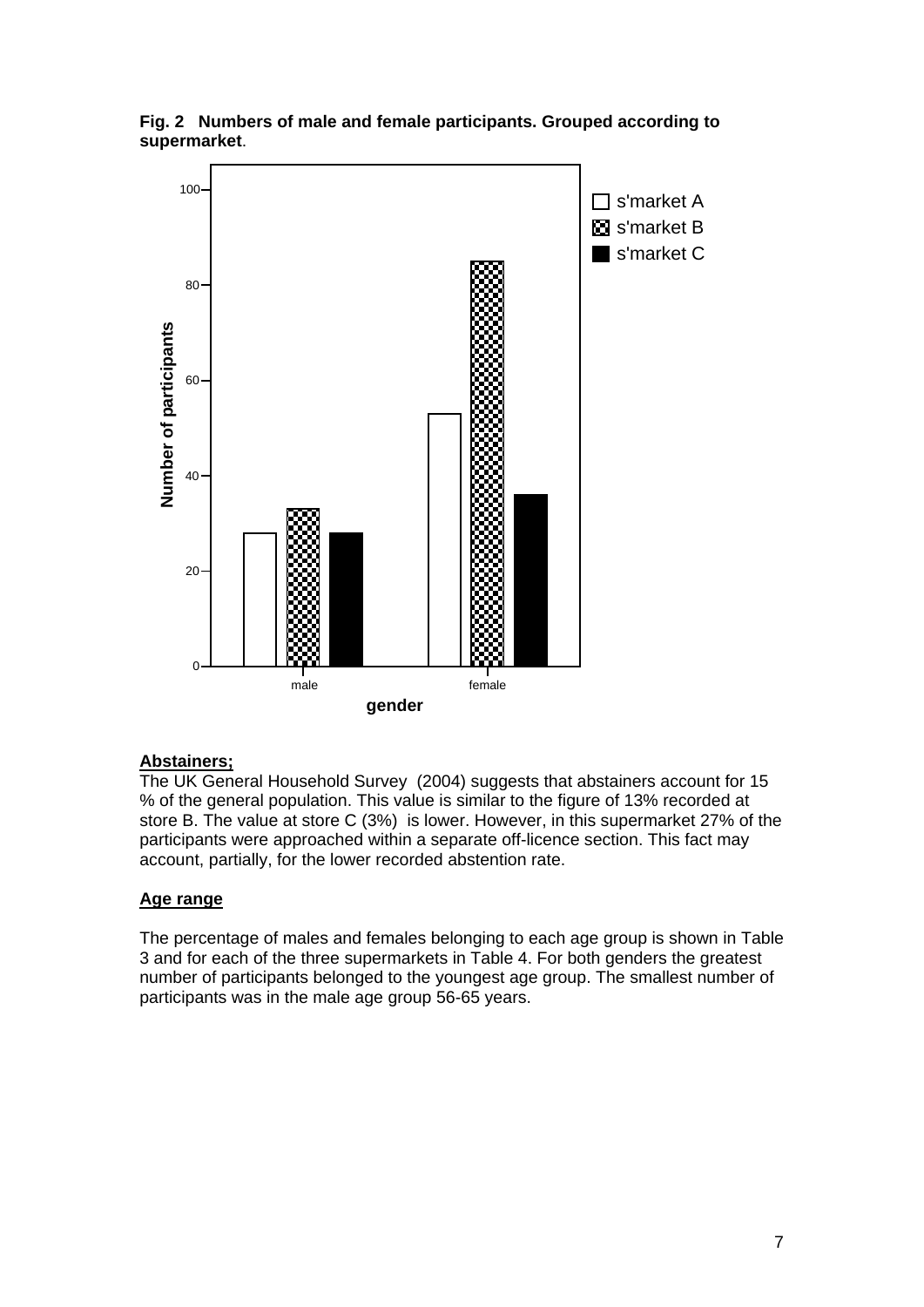| Age range          | Males ( $n=89$ ) | Females (n=174) |
|--------------------|------------------|-----------------|
| 18-25              | 29% (26)         | 24% (41)        |
| 26-35              | 24% (21)         | 18% (31)        |
| 36-45              | 19% (17)         | 14% (24)        |
| 46-55              | $8\%$ (7)        | 21% (37)        |
| 56-65              | $6\%$ (5)        | 13% (22)        |
| Over <sub>65</sub> | 15% (13)         | 11% (19)        |
| Total              | 100%             | 100%            |

| Table 3 Percentage of respondents belonging to each age group for males |
|-------------------------------------------------------------------------|
| and females. Actual number of participants is shown in brackets.        |

**Table 4. Number of participants belonging to each of the six age distributions at the three store sites.** 

| <b>Age Group</b>   | <b>Store</b> |     |                | <b>Total</b> |
|--------------------|--------------|-----|----------------|--------------|
|                    | A            | В   | С              | $(n=263)$    |
|                    | (n           | n)  | (n)            |              |
| 18-25              | 21           | 12  | 34             | 67           |
| $26 - 35$          | 11           | 25  | 16             | 52           |
| $36 - 45$          | 17           | 19  | 5              | 41           |
| 46-55              | 21           | 21  | $\overline{2}$ | 44           |
| 56-65              | 6            | 17  | 4              | 27           |
| Over <sub>65</sub> | 5            | 24  | 3              | 32           |
| Total              | 81           | 118 | 64             | 263          |

All three sites had representatives from all age ranges. Overall the greatest number of members of the 18-25 year old age group participated at store C while the greatest number belonging to the two older age groups participated at store B. In store C 78% of the sample were aged 35 or less (see Fig.3).

#### **Table 5 Age distribution across the three supermarket sites; expressed as a percentage of the total sample group for each store.**

| <b>Age Group</b>   | Store A $(n=81)$ | Store B $(n=118)$ | Store C $(n=64)$ |
|--------------------|------------------|-------------------|------------------|
| 18-25              | 26               | 10                | 53               |
| 26-35              | 14               | 21                | 25               |
| 36-45              | 21               | 16                |                  |
| $46 - 55$          | 26               | 18                |                  |
| 56-65              |                  | 14                |                  |
| Over <sub>65</sub> | 6                | 20                |                  |
| Total              | 100%             | 100%              | 100%             |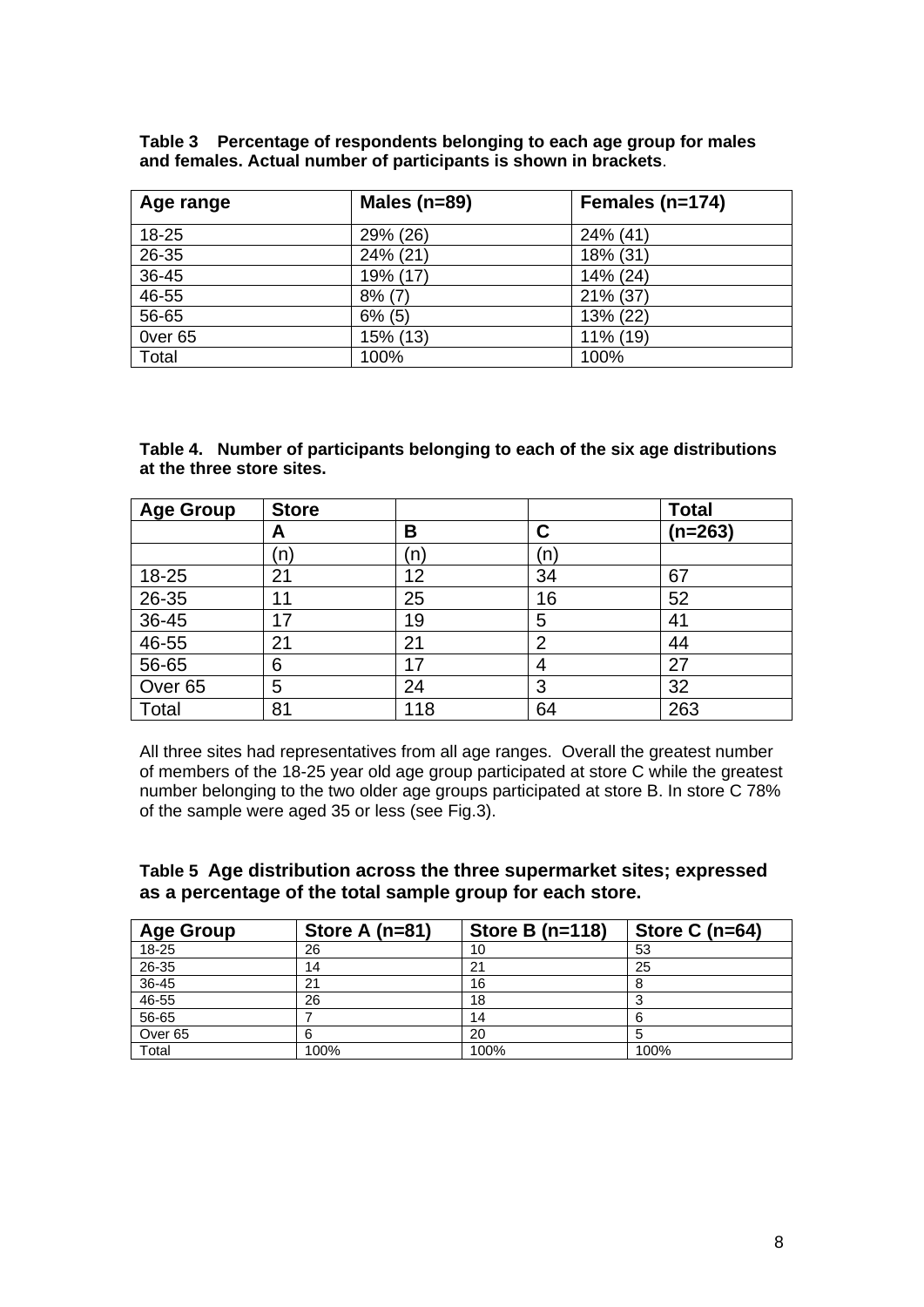

## **Fig. 3 Bar chart to show numbers of participants in each age group at each of the three supermarkets**

## **2. Alcohol drink-related knowledge**;

In response to the question 'Do you ever buy alcoholic drink from a supermarket or off licence?, 94% of the sample (n=248) replied 'Yes', 6% (n=15) replied 'No'.

## **Definition of a unit**

Responses to the request to define a unit of alcohol revealed some misunderstandings. Some respondents did not understand the term. Some couched their answer in terms of mls of spirit drink or 'nips'. Of females 14% (n=24) and of males 17% (n=15) could not define a unit. The somewhat elastic term a 'glass' of wine was a common answer however some respondents were quick to qualify their answer as a *small* glass of wine and to recognise that a unit of beer would depend on the strength of the brand. Around 5% of the sample wrongly equated 1 pint of beer with one unit.

In keeping with their stated preferred drink, the majority of women who correctly quoted the definition of a unit did so in terms of wine or spirit while men related it to beer or lager primarily.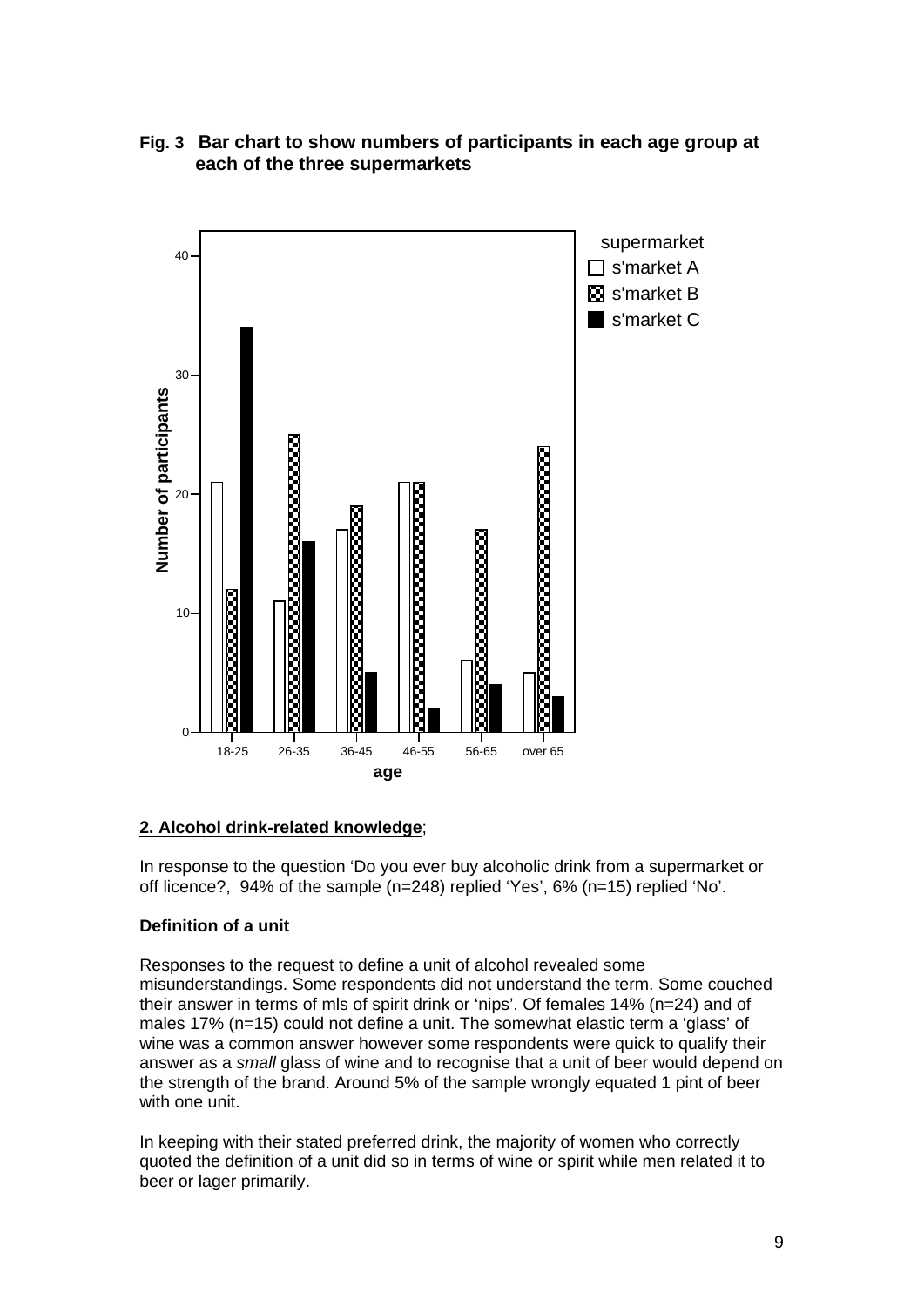## **Daily guidelines**

The daily guidelines suggested by study participants for women (Table 6) and men (Table 7) are shown below. Within the total sample 30.4% (n=80) could not quote a daily limit for women ( 43% of those were male).

Only 8% (n=21) quoted the correct value of 2-3 units. However only 5% (n=13) quoted values which exceeded the daily limit while 55.1% recorded values of less than 2-3 units. Many respondents were confused by the question and more readily quoted weekly values which they then divided by seven.

| day limit                         | Number of      |
|-----------------------------------|----------------|
| for women                         | participants   |
| don't know                        | 80             |
| 1 unit                            | 21             |
| 1-2 units                         | 12             |
| 2 units                           | 83             |
| 2-3 units                         | 21             |
| <b>3units</b>                     | 26             |
| 3-4 units                         | 7              |
| 4 units                           | $\overline{c}$ |
| 5 units                           | 1              |
| over five units                   | 1              |
| not detailed but<br>less than men | $\overline{2}$ |
| half unit                         | $\overline{2}$ |
| what you can get<br>away with     | 1              |
| 1-3 units                         | 1              |
| 2 pints                           | 1              |
| 2-4 units                         |                |

| Table 6 Daily guidelines for women reported by total sample. n =262 (One non |
|------------------------------------------------------------------------------|
| response).                                                                   |

Within the total sample 31% (n=80) did not know the daily quidelines for men. (See Table 7.) Of those 64% were female. Only 12 (4.6%) gave the correct answer. However, again a relatively large percentage (33.2%) supplied a value below that of the male UK daily limit of 3-4 units. Only 13% gave an answer which exceeded the daily guideline, while 6.9% could not state a numerical value but knew that it was greater than that for women. Again many respondents hesitated before supplying an answer and preferred to divide the weekly figure by seven.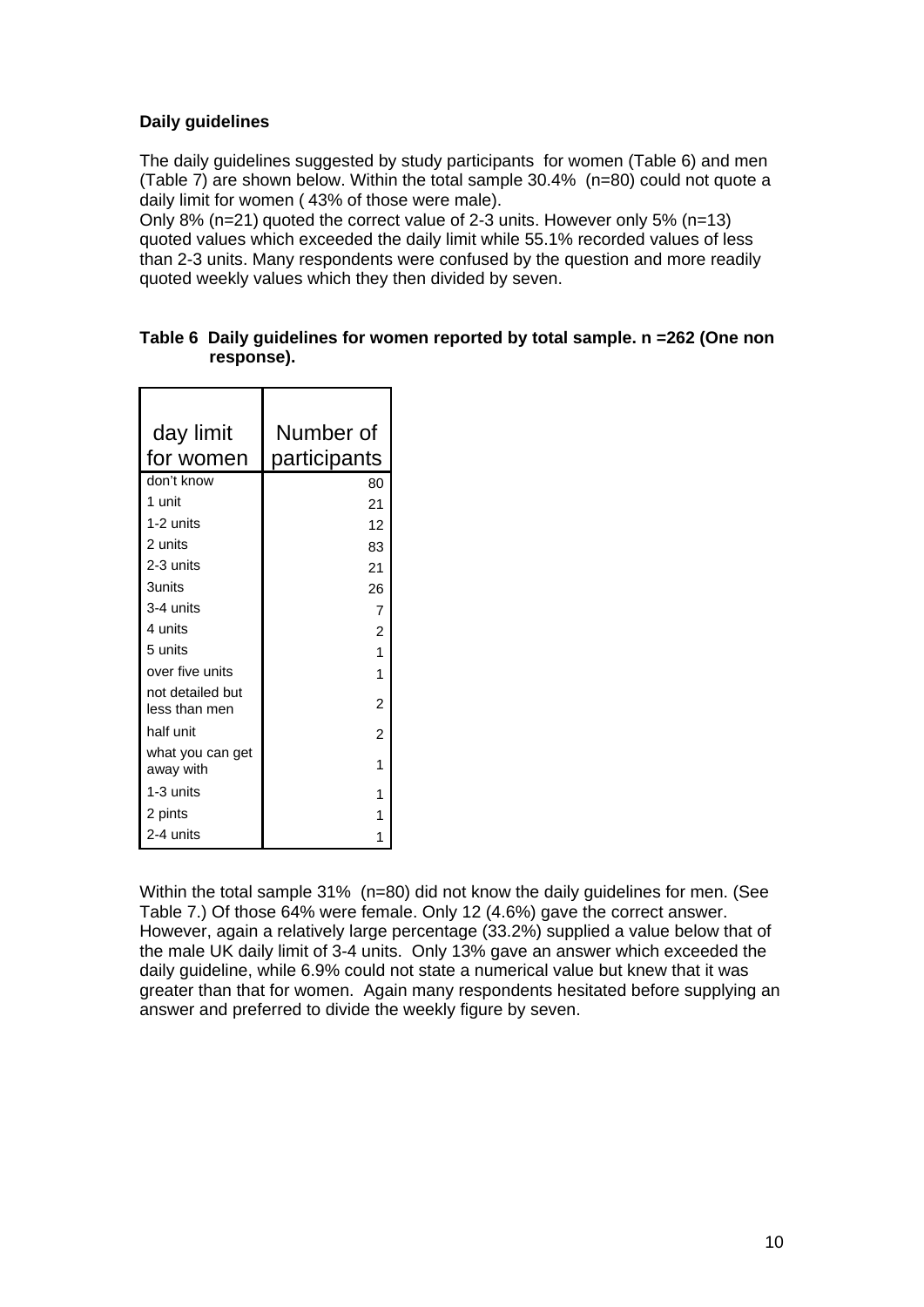|                                     | day limit<br>for men |
|-------------------------------------|----------------------|
|                                     | Count                |
| don't know                          | 80                   |
| 1 unit                              | 5                    |
| 1-2 units                           | 4                    |
| 2 units                             | 15                   |
| 2-3 units                           | $\overline{7}$       |
| 3 units                             | 54                   |
| 3-4 units                           | 12                   |
| 4 units                             | 30                   |
| 4-5 units                           | 4                    |
| 5 units                             | 14                   |
| over five units                     | 13                   |
| not detailed but<br>more than women | 18                   |
| half unit                           | 1                    |
| what you can get<br>away with       | 1                    |
| 1-4 units                           | 1                    |
| 2-3 pints                           | 1                    |
| 3 pints                             | 1                    |
| 4-6 units                           | 1                    |
| 999                                 | 1                    |

#### **Table 7 Daily guidelines for men reported by total sample (n=262) (One non response).**

Those who did not know the daily guideline for women were also likely to not know daily guidelines for men. 64 participants were within this category and this represented 31% of all men and 21% of all women.

Only 6 respondents were able to correctly identify both male and female daily guidelines. Three were from age group 1, and one was from each of age groups 4, 5 and 6. Two were male, four were female.

#### **Use of Unit system;**

Respondents were asked if they used the UK alcohol unit system to monitor their own drinking or that of friends or to gauge if they should drive. Their responses are shown below. Of interest is the finding that around 75% of women and 81% of men reported that they did not use the unit system to monitor their own drinking.

Only 11.4% of males and 20.6 % of females claimed to do so. A small percentage in each group linked the use of the system to the ability to judge whether or not you should drive.

Five members of the group (n=64) who could not quote daily guidelines for either males or females in the previous question, claimed in this next question, nevertheless, to use the unit system. Three individuals within this same group claimed to use it when deciding whether or not to drive.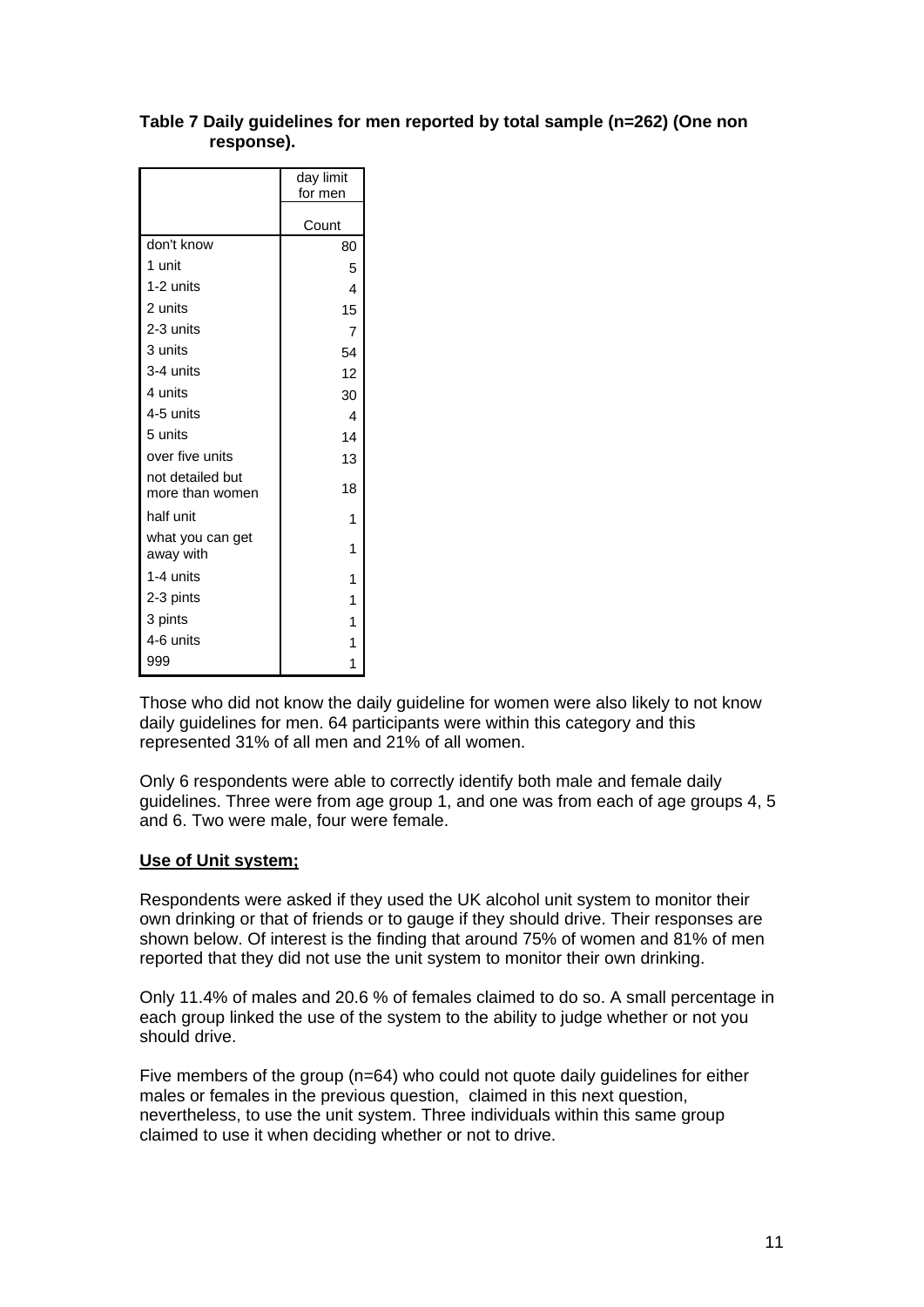Some respondents claimed that the availability of price offers on alcoholic drink was a greater influence on beverage choice than unit content etc.

#### **Table 8 Responses of each gender to the question asking if they used the unit system to monitor their own drinking. Results are expressed as a percentage of the total number of respondents belonging to each gender. (Non-respondents =5)**

|            |              | gender                  |                            |  |
|------------|--------------|-------------------------|----------------------------|--|
|            |              | <b>Male</b><br>$(n=88)$ | <b>Female</b><br>$(n=170)$ |  |
| use system | yes          | 11.4                    | 20.6                       |  |
|            | no           | 80.7                    | 74.7                       |  |
|            | occasionally | 3.4                     | 1.2                        |  |
|            | driving      | 4.5                     | 3.5                        |  |

Of the six respondents who correctly identified both female and male daily drinking guidelines in the previous question, not one claimed to use the unit system.

#### **Fig.4 Use of the unit system for monitoring alcohol intake. Responses are shown as a percentage of the total sample.**



 $\overline{\phantom{a}}$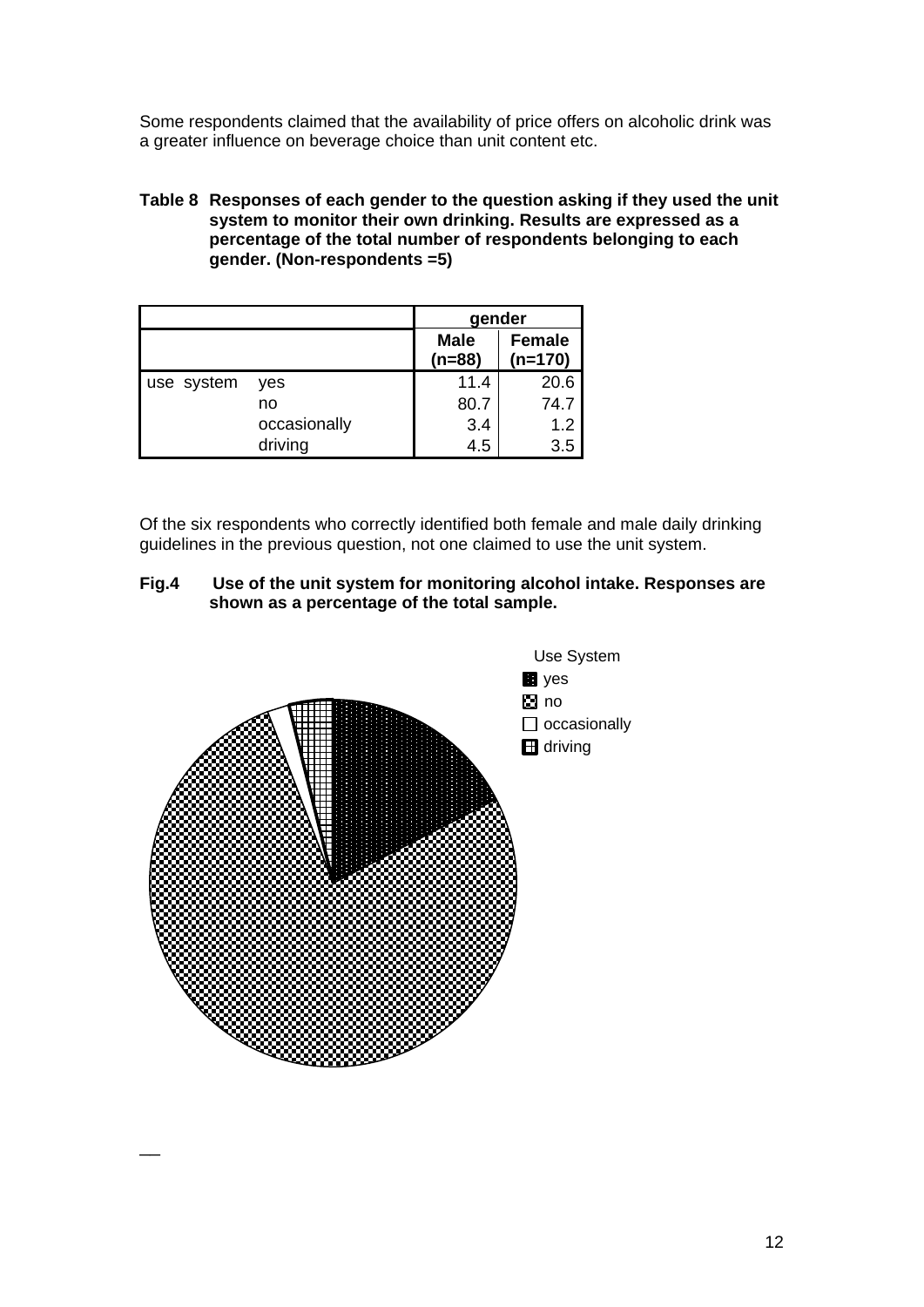Male and female responses are displayed separately in the following tables (Tables 13-14).

#### **Table 13 Responses of male participants (n=89) to the question asking whether or not they used the unit system to monitor their own drinking when buying alcohol or socialising etc. Stratified according to age group.**

|                                                | Age<br>Range<br>(years) |       |       |       |       |                    |
|------------------------------------------------|-------------------------|-------|-------|-------|-------|--------------------|
| Number of males;                               | $18 - 25$               | 26-35 | 36-45 | 46-55 | 56-65 | Over <sub>65</sub> |
| using the unit system                          | $\overline{2}$          | 3     | 3     |       |       |                    |
| Only using to judge if safe to<br>drive or not | 3                       |       |       |       |       |                    |
| Not using unit system                          | 20                      | 16    | 13    | 6     | 5     | 11                 |
| Occasional use                                 |                         |       |       |       |       |                    |
| (1 non response)                               |                         |       |       |       |       |                    |

For men, among those claiming to use the unit system, the greatest number was in the first three age groups. (However the total number within this category is small). Of those claiming not to use the system the majority were in the same first three age groups, and the oldest.

#### **Table 14 Responses of female participants (n=174) to the question asking whether or not they used the unit system to monitor their own drinking when buying alcohol or socialising etc . Stratified according to age group.**

|                                                | Age<br>Range<br>(years) |       |           |       |       |                    |
|------------------------------------------------|-------------------------|-------|-----------|-------|-------|--------------------|
| Number of females;                             | $18 - 25$               | 26-35 | $36 - 45$ | 46-55 | 56-65 | Over <sub>65</sub> |
| using the unit system                          | 5                       | 6     | 6         | 9     | 5     | 4                  |
| Only using to judge if safe to<br>drive or not | 2                       | 2     | 2         |       |       |                    |
| Not using unit system                          | 34                      | 20    | 15        | 28    | 17    | 13                 |
| Occasional use                                 |                         |       |           |       |       |                    |
| (4 missing data)                               |                         |       |           |       |       |                    |

Among women, the numbers claiming to use the unit system were distributed across the age groups. 25% of this group were in the in the 46-55 age group. The greatest number of those not using the system (n=34 i.e. 27 % of the 'non-users') were found in the youngest age group.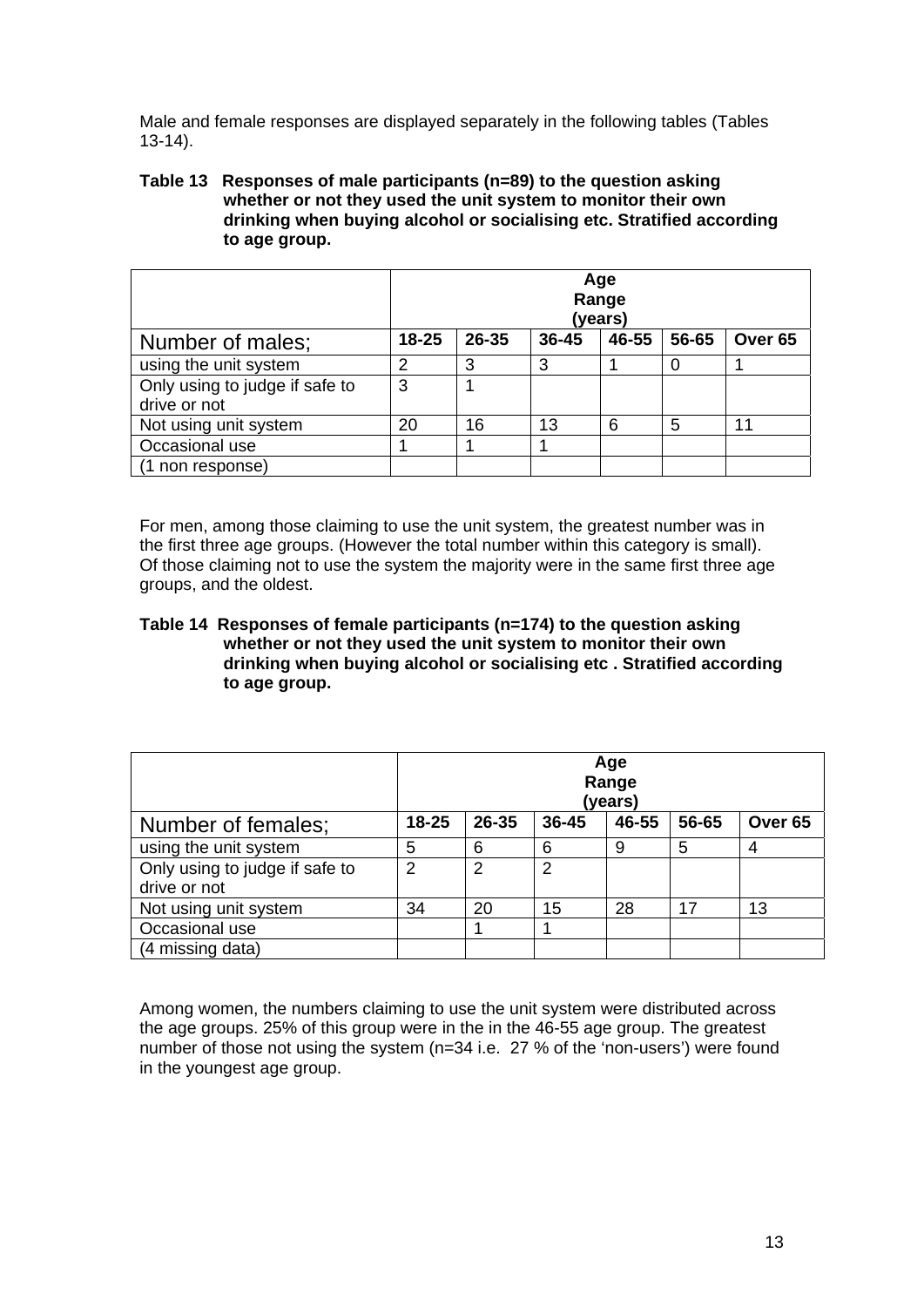## **Favoured drink**;

The favourite (preferred) drinks reported by participants are presented in the following figure and tables.



### **Fig. 5 Number of respondents identifying particular favourite drinks at each of the three supermarket sites. (1 non response)**

## **Table 15 Number of respondents identifying particular favourite drinks at each of the three supermarket sites. (1 non response)**

|             |   | Favourite drink                                                                                 |    |    |   |   |     |
|-------------|---|-------------------------------------------------------------------------------------------------|----|----|---|---|-----|
|             |   | Bacardi<br>breezer/Smir<br>lager/beer/<br>wine<br>cider<br>noff ice<br>spirit<br>Sherry/ liquer |    |    |   |   |     |
| Supermarket | A | 37                                                                                              | 25 | 17 | 2 | 0 | 81  |
|             | В | 53                                                                                              | 28 | 35 |   |   | 118 |
|             | С | 31                                                                                              | 21 | 10 | 0 |   | 63  |
| Total       |   | 121                                                                                             | 74 | 62 | 3 | ⌒ | 262 |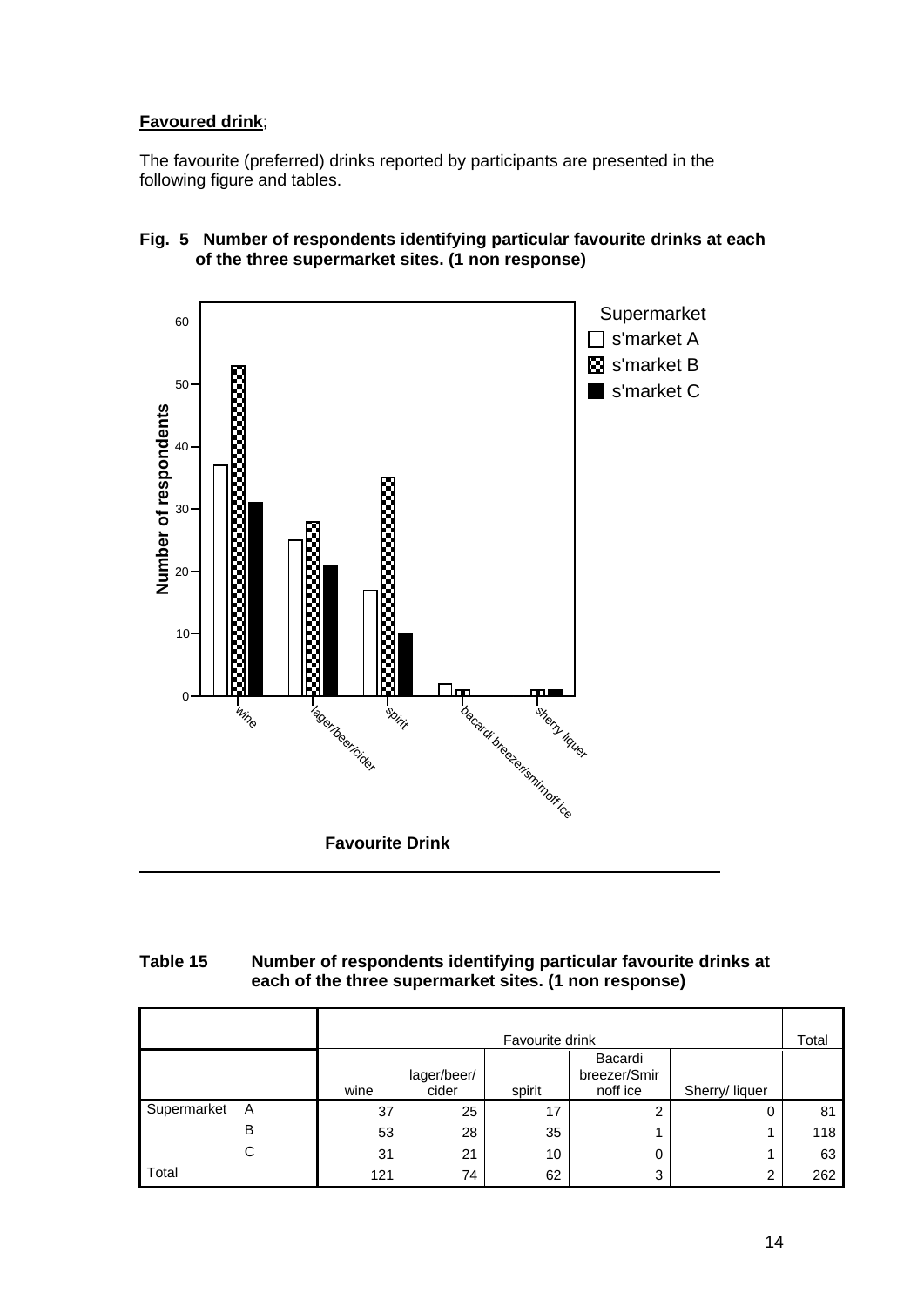The data can also be displayed to show gender preferences for favourite drinks.

## **Table 16 Numbers of male and female respondents identifying their preferred drink (1 non response)**

|        |        | Preferred drink |                      |        |                                     |                |       |
|--------|--------|-----------------|----------------------|--------|-------------------------------------|----------------|-------|
|        |        | wine            | lager/beer/<br>cider | spirit | Bacardi<br>breezer/Smi<br>rnoff ice | sherry liqueur | Total |
| gender | male   | 23              | 53                   | 13     | 0                                   | 0              | 89    |
|        | female | 98              | 21                   | 49     | 3                                   | 2              | 173   |
| Total  |        | 121             | 74                   | 62     | 3                                   | 2              | 262   |

## **Fig. 6 Bar chart of percentage of male and female respondents reporting various drinks as their favourite or preferred drink.**



The most popular drink among women was wine – 57% reported this as their favourite drink. The next most common was spirit – 28%. For men, lager/beer/cider were the most popular choices ( 60% reported these options as their preferred drink).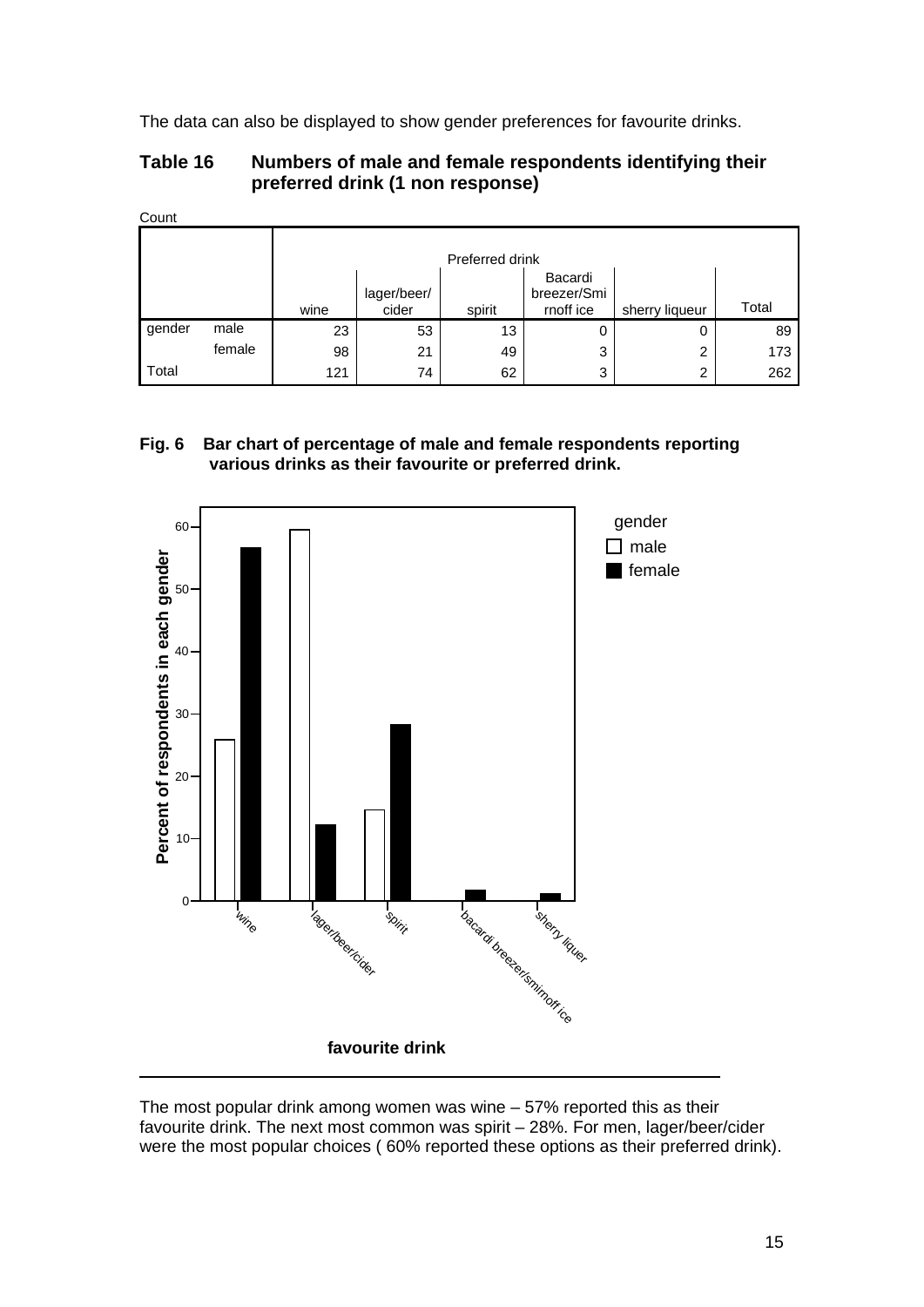### **Ability to identify unit content of commercially available bottle/can of favourite drink.**

Among those who identified wine as their favourite drink (n= 121), 27 (22%) could not suggest how many units of alcohol were in a bottle of wine.

The average strength of wine sold in the UK is 11.85% (HM Customs and Excise, 2004) and a bottle would contain 8.9 UK standard units. Of those wine drinkers who did offer an answer to this question, 60% suggested a value of 7.0 or fewer units. A greater percentage of women than men formed this group who under estimated the unit content of a wine bottle; (26% of male wine drinkers and 69% of women wine drinkers). The most common answer (26% of respondents) was 6 units. 27% of responders suggested an answer of 9 or more units per bottle.

15% of all males and 28% of all females identified spirit as their preferred drink (n=62). The majority, approximately two thirds of this group (65%) could not suggest how many units were in a bottle of whisky. Among those who did offer an answer, only 29% suggested a value within the range of 26-30 units. (A 700ml bottle of whisky sold within the UK is likely to contain 28 UK standard alcohol units).

#### **Awareness of Co-op label**

#### **Table 17 Responses given by total sample to question relating to awareness of the co-op labelling system for wine. (3 missing values)**

|                    | number | As a percentage of total<br>sample $(n=263)$ |
|--------------------|--------|----------------------------------------------|
| Aware of label     | 98     | 37.3%                                        |
| Not aware of label | 124    | 47.1%                                        |
| Never buy wine     | 35     | 13.3%                                        |
| Not sure           | 3      | 1.1%                                         |
| <b>Total</b>       | 260    |                                              |

#### **Table 18 Type and number of responses given by total sample to question relating to awareness of Co-op labelling system on wine bottles cross-tabulated with store location. (3 missing values)**

|             |   |          | Co-op label |          |                            |     |
|-------------|---|----------|-------------|----------|----------------------------|-----|
|             |   | yes      | no          | not sure | never<br>buy/drink<br>wine |     |
| supermarket | A | 17 (21%) | 54          |          | 8                          | 80  |
|             | в | 50 (43%) | 41          | 2        | 23                         | 116 |
|             | C | 31 (48%) | 29          | 0        | 4                          | 64  |
| Total       |   | 98       | 124         | 3        | 35                         | 260 |

Awareness of the Co-op wine labelling system was around 37% for the sample as a whole. It was higher in stores B and C. The adjacent Off-Licence within store C may partially explain this difference. In addition the customer type in store A – convenience, day-time purchaser may be relevant.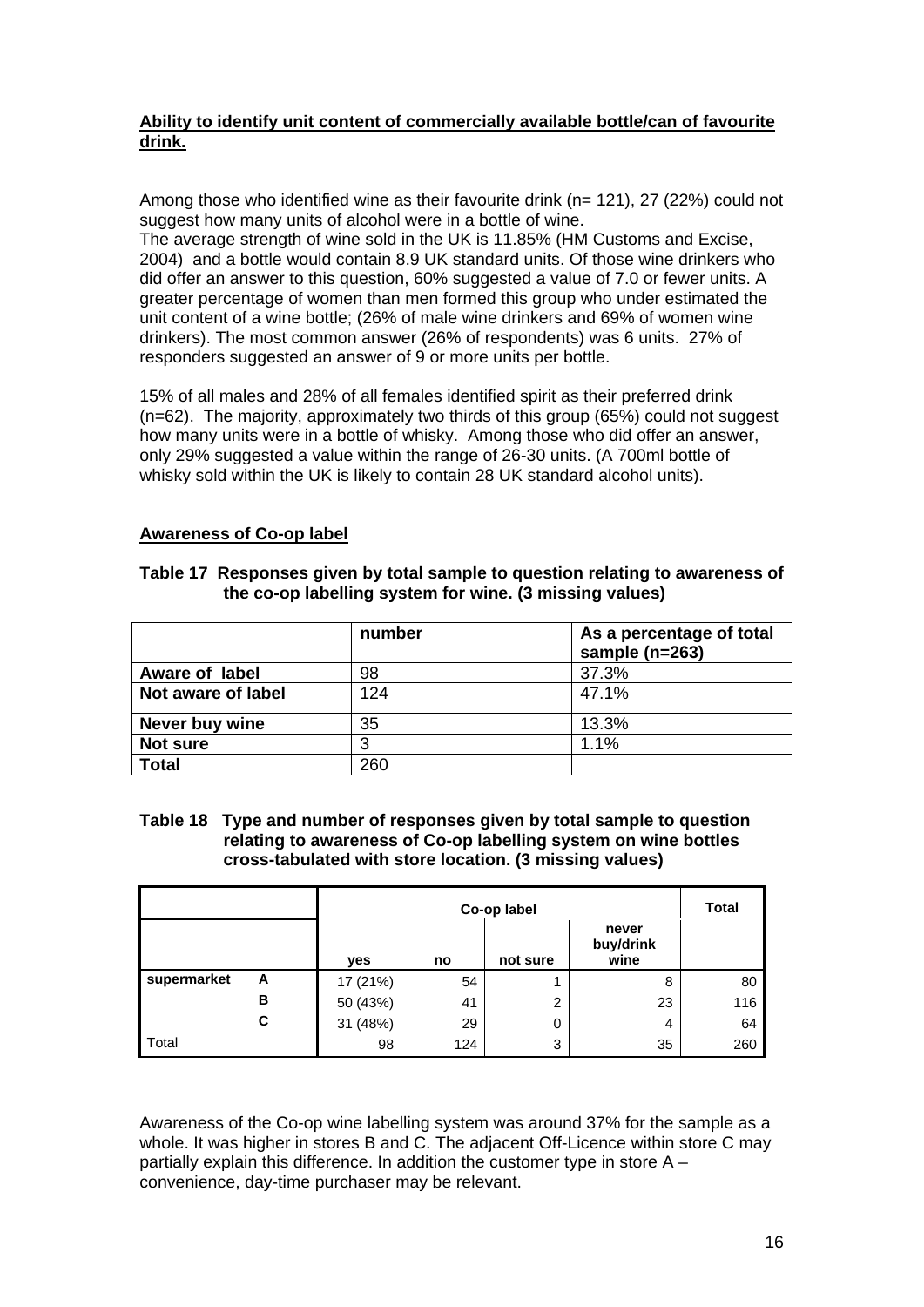**Fig. 8 Awareness of Sensible drinking message promoted on wine bottles obtained by the supermarket from its own suppliers.** 



## **Table 19 Awareness of Co-op label according to gender (n=260) (3 missing data).**

Count

|           |        |                                                         | Total    |       |          |            |
|-----------|--------|---------------------------------------------------------|----------|-------|----------|------------|
|           |        | never buy/drink<br>not sure<br>wine<br><b>ves</b><br>no |          |       |          |            |
| gender    | male   | 33 (38%)                                                | 37 (43%) | 1(1%) | 16 (18%) | 87 (100%)  |
|           | female | 65 (38%)                                                | 87 (50%) | 2(1%) | 19 (11%) | 173 (100%) |
| Total (n) |        | 98                                                      | 124      | 3     | 35       | 260        |

Generally awareness was approximately equal between the two genders.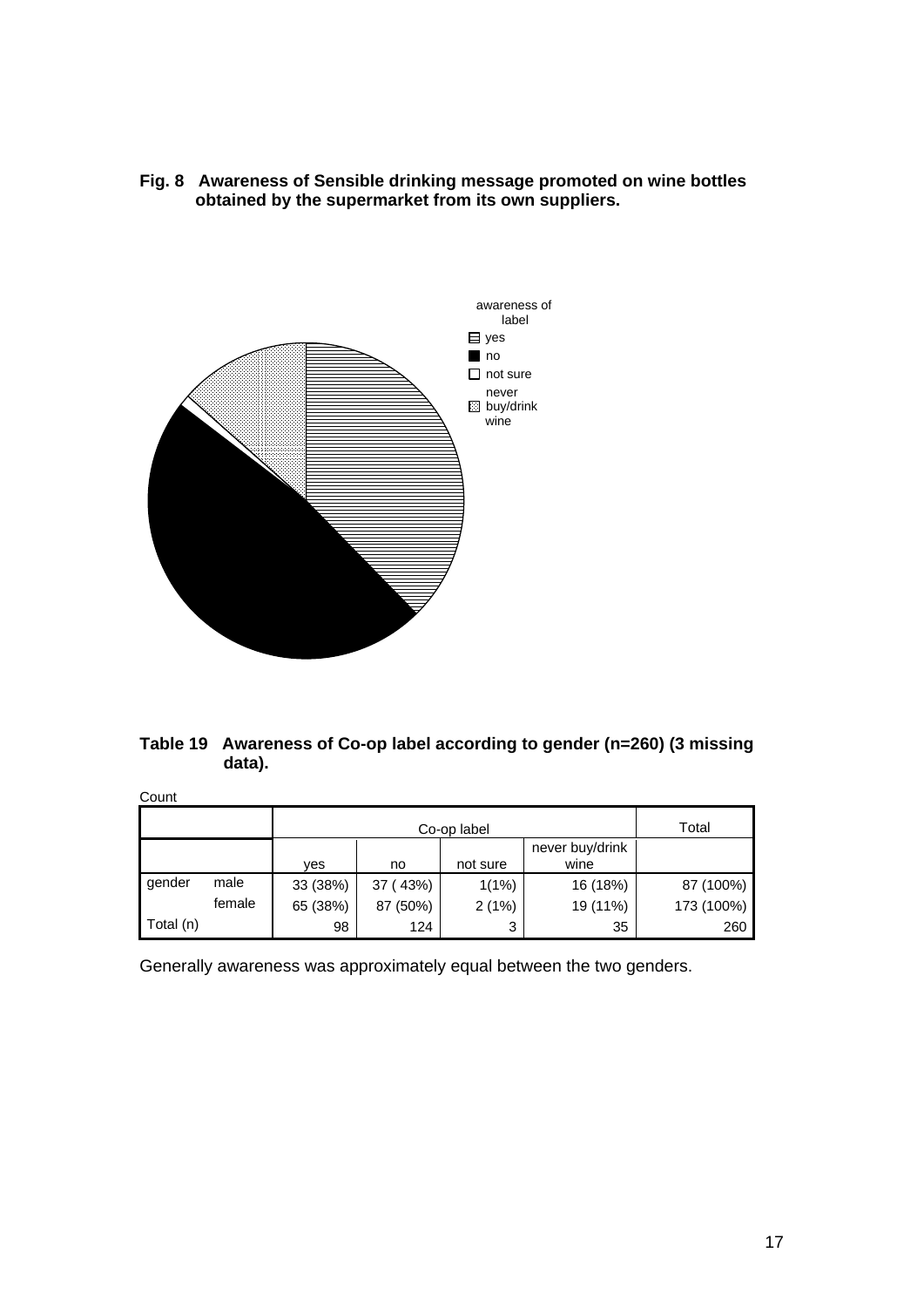**Table 20 Awareness of Co-op labelling system for wine for each gender expressed as a percentage of all individuals within the age group.** 

| <b>Age Group</b>   | <b>Expressed as a</b><br>percentage of total<br>number of males in<br>each age group | <b>Expressed as a</b><br>percentage of total<br>number of females in<br>each age group |
|--------------------|--------------------------------------------------------------------------------------|----------------------------------------------------------------------------------------|
| 18-25              | 50                                                                                   | 46                                                                                     |
| 26-35              | 48                                                                                   | 45                                                                                     |
| 36-45              | 18                                                                                   | 50                                                                                     |
| 46-55              |                                                                                      | 24                                                                                     |
| 56-65              | 40                                                                                   | 32                                                                                     |
| Over <sub>65</sub> | 38                                                                                   | 21                                                                                     |
|                    |                                                                                      |                                                                                        |

For males awareness seemed to be greatest amongst the lower and higher age groups ( but the relatively small numbers within some male age groups compromise this conclusion – see Table 3).

For females awareness was higher among the first three age groups.

#### **Table 22 Opinions of those who said that they were aware of the label (n=98).**

| 20%              | Said it did influence their buying         |
|------------------|--------------------------------------------|
| 59%              | Said it did not influence their buying     |
| 8%               | 'Occasionally' it influenced their buying. |
| $\overline{1\%}$ | Don't know                                 |
| 11%              | No response                                |

A comment occasionally given was that buying was more often influenced by 'offers' rather than label information. Others commented that they did inspect labels but because of an interest in nutritional information generally.

#### **Table 23 Opinions amongst those who said that they were not aware of the label (n=124) in response to the question 'Would you use in the future?**

| 37.1% | Said yes they would use in the future |
|-------|---------------------------------------|
| 40.3% | No, they would not use in the future  |
| 10.5% | Occasionally might use in future      |
| 12.1% | Didn't know or missing data           |

The very last question on the questionnaire asked "Do you think this labelling could be extended to other drinks, bottles and/or cans?".

Four respondents did not give an answer to this question, therefore the figures below relate to the 259 people who responded. The vast majority were in favour, with 195 (75.3%) saying they thought labelling was a good idea, and should be extended. Some qualified their support:

"good idea – every beverage should be marked clearly"

"yes, people are interested in information"; "useful for people who might want the info"

"more on spirits"; "spirits are dangerous – don't know how much"

"yes, should be, especially for the young"; "more for young people"